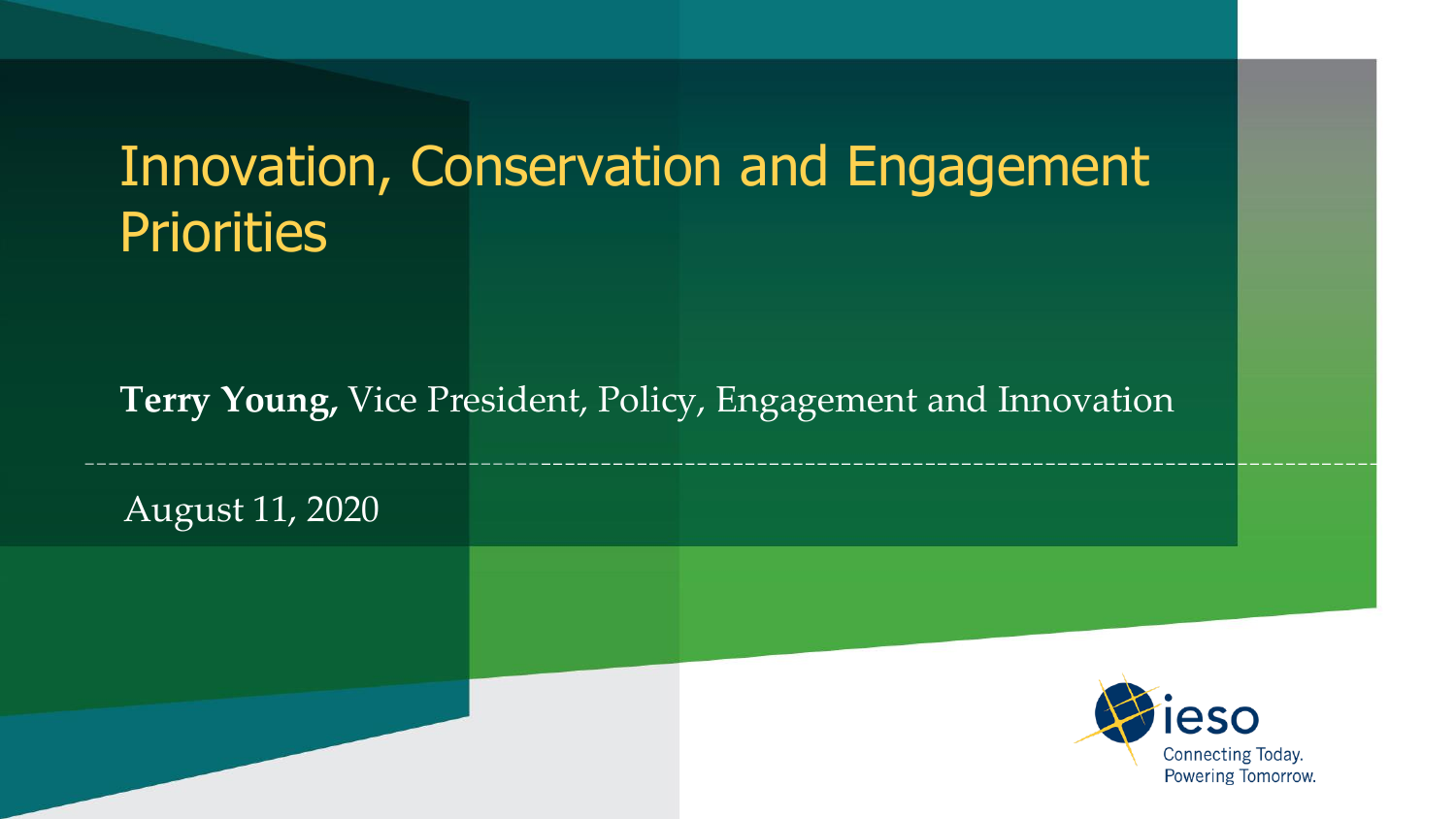### The Next 10 Years

- Advance a Resource Adequacy strategy for the competitive acquisition of resources to meet Ontario's future capacity needs
- Bring together thought leadership on key policy areas DER, pricing structures; consolidate existing roadmaps
- Define innovation-related technology inputs impacting the system
- Enhance the value of stakeholder input

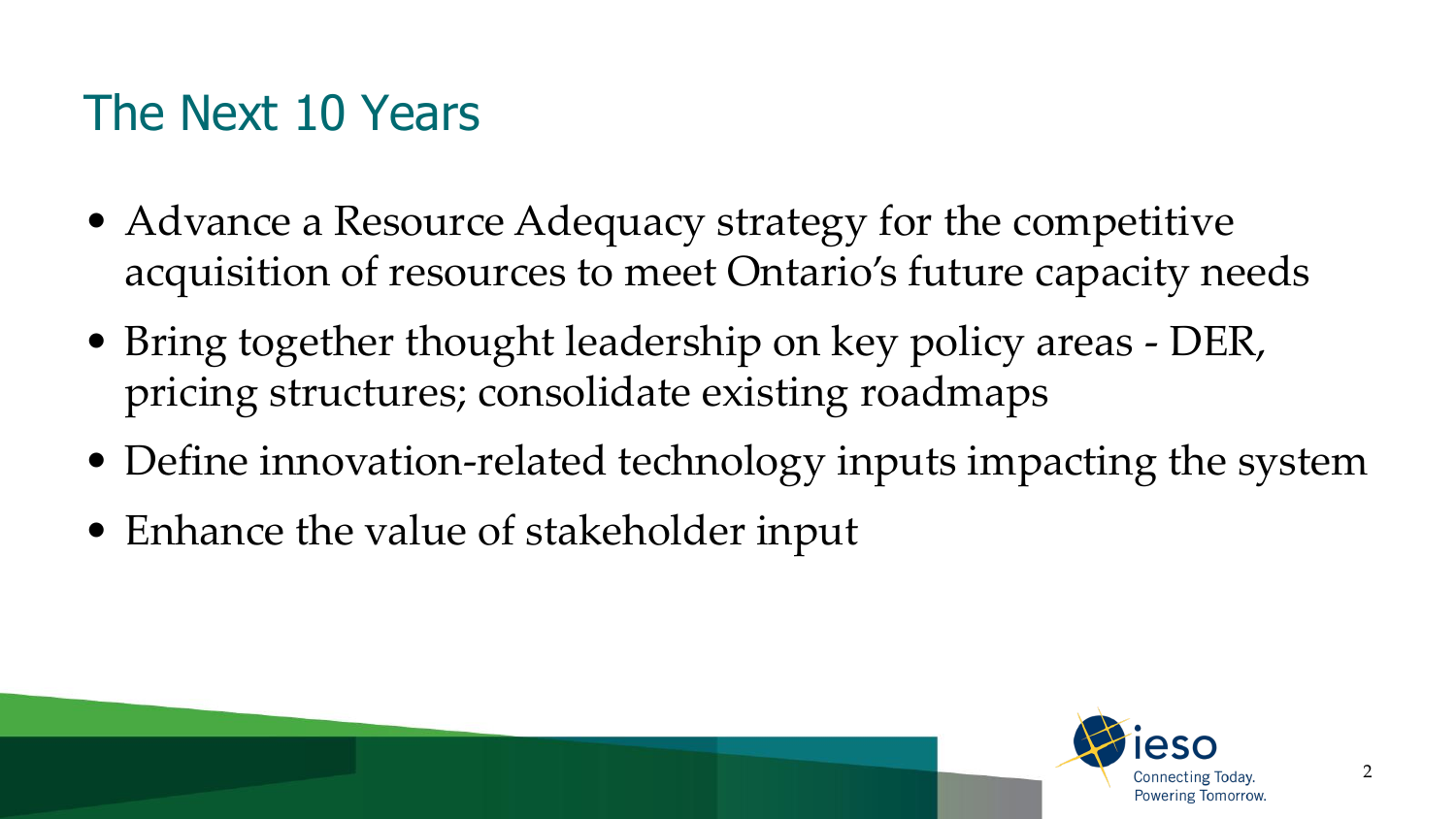#### Innovation: Preparing for the Future of the Sector

- More participants, more options, more opportunities.
- IESO efforts designed to bridge offerings of the innovation sector with the needs of the electricity sector - particularly community needs, e.g.:
	- Define strategy to unlock value of DERs, enabling resources to participate in IESO markets.
	- Evolve Grid Innovation Fund calls



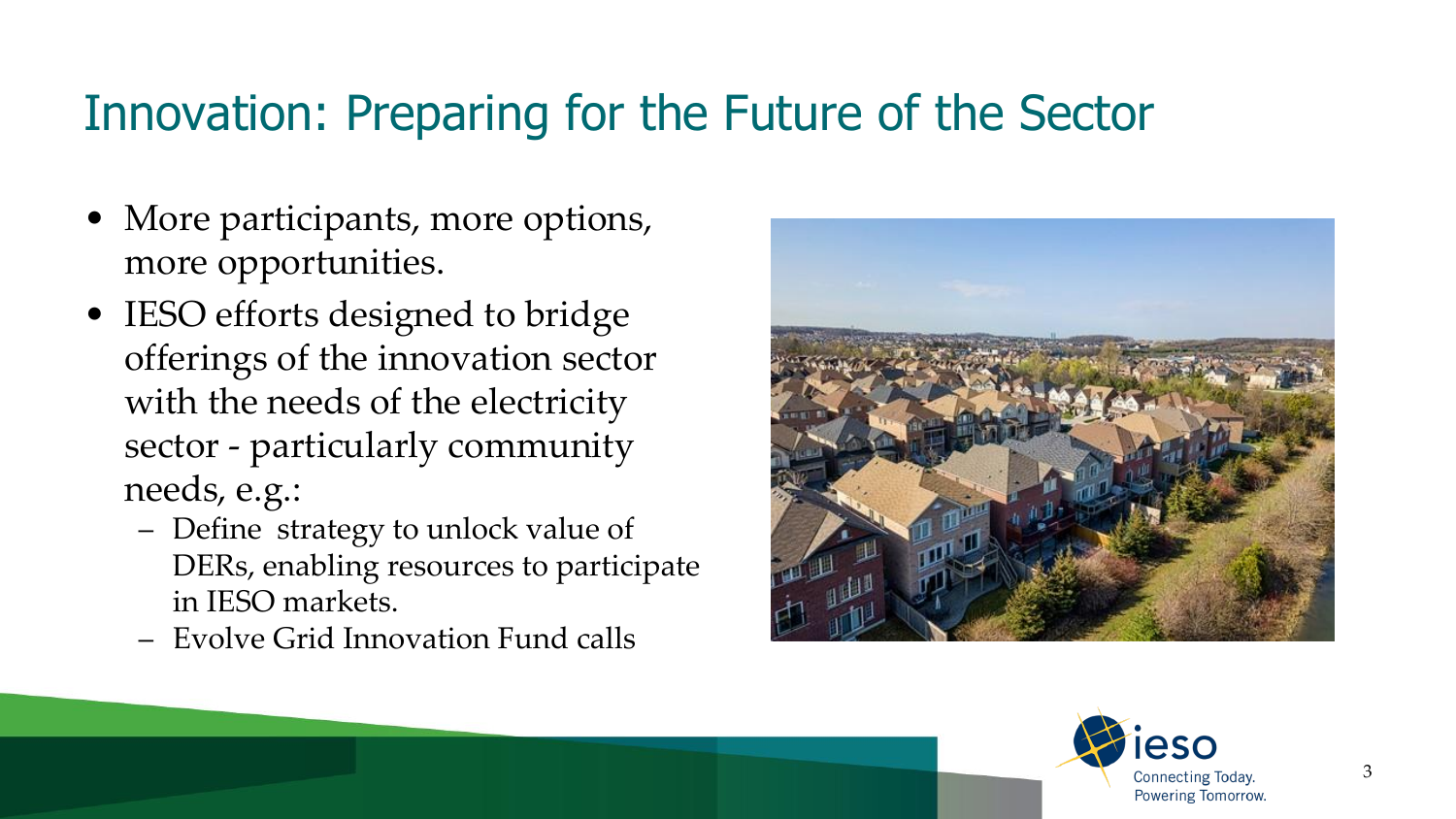## The Future Role of Conservation

- Take full advantage of a cost-effective resource that can address system and customer needs by lowering demand and customer costs. These benefits will amplify as supply margins narrow.
- Bring new approaches to CDM proposing new four-year framework that could be rescaled mid-way depending on needs.
- Post 2020 CDM Framework now available for comment until August 22. Objectives include:
	- Support energy affordability and business competitiveness
	- Target bulk system peak demand; meet local/regional capacity needs
	- Address system needs that emerge through the mid-2020s
	- Offer programs to customers who need them most: business and First Nations; providing low-cost education and tools for residential customers